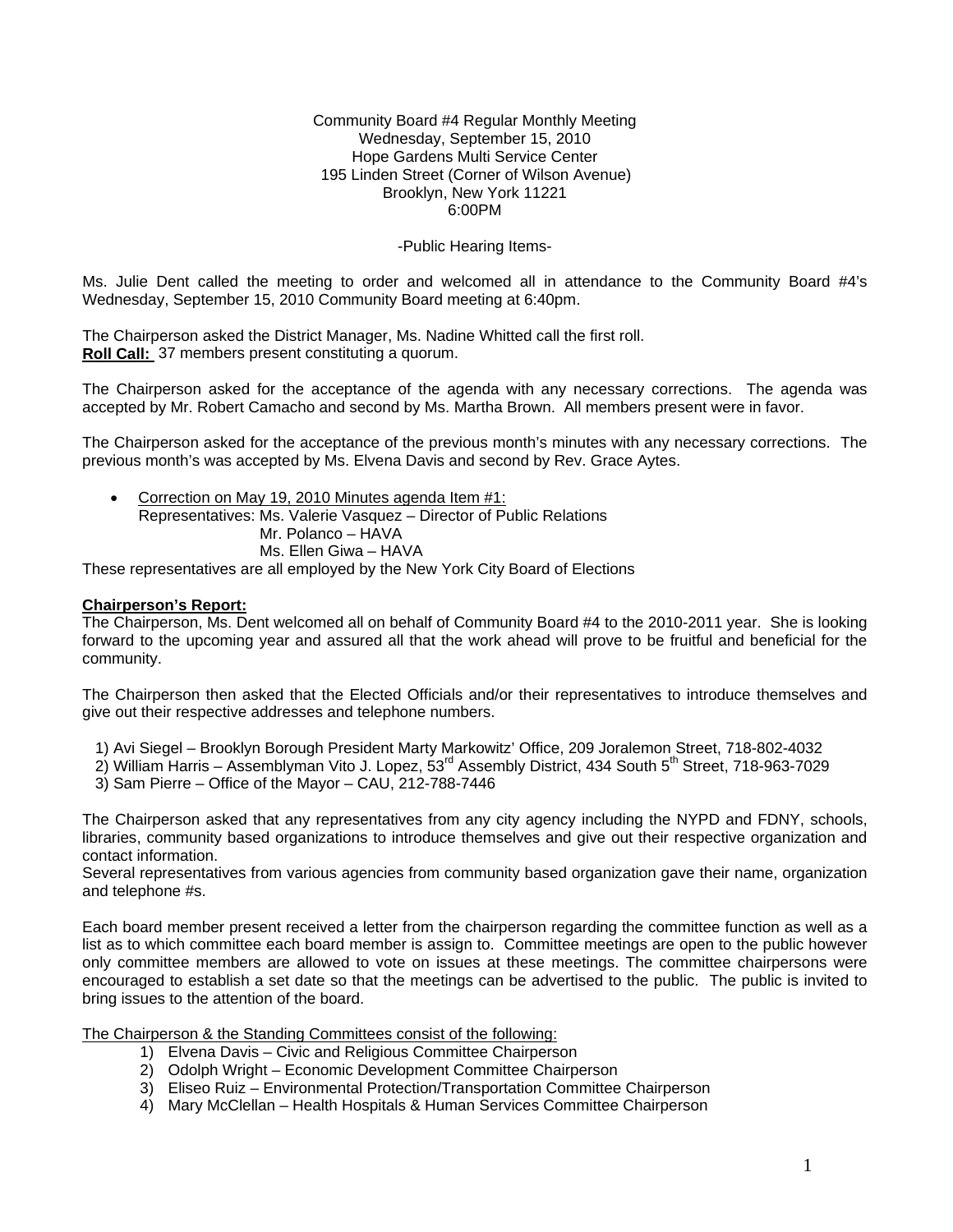- 5) Martha Brown Housing and Land Use Committee Chairperson
- 6) Austen Martinez Parks and Recreation Committee Chairperson
- 7) Barbara Smith Public Safety Committee Chairperson
- 8) Raul Rubio Sanitation Committee Chairperson
- 9) Saundria Simmons Senior Citizens Committee Chairperson
- 10) Virgie Jones –Youth and Education Committee Chairperson

The District host many standing meeting outside of the Community Board #4 meeting, they are:

- The Community Education Council (CEC) for District #32 which meets on the  $3<sup>rd</sup>$ Thursday of the month
- The  $83^{\text{rd}}$  Pct. Council Meeting meets on the  $3^{\text{rd}}$  Tuesday of the month
- The Bushwick Residents Association (BRA) for meeting date and time call (718) 366- 3800
- The South Bushwick Residents Association for meeting date and time call (718) 963- 3141
- Hope Gardens Residents Association usually meet the last Monday of the month for further information call (718) 443-8022
- The  $83<sup>rd</sup>$  Pct. Clergy Council meet every  $3<sup>rd</sup>$  Wednesday at 10:00am for further information call (718) 574-1697
- Bushwick/Broadway Community Coalition Association meets every 3<sup>rd</sup> Thursday at 871 Bushwick Avenue for further information please contact community board member Ms. Mary McClellan.

The Chairperson encouraged the audience to get in involved, so that knowledge can be exchanged:

Join your block association or start a block association.

Get involved with your child's school.

 Help your child with their homework, do not rely solely on the after school programs. Communicate with your child to make sure that they have done their homework because other activities take place at these programs.

This is our community; it is up to us to make it better.

### **District Managers Report:**

The District Manager welcomed all back from a very short summer recess. The fall season is upon us which ushers in much work for the Community Board. Over the summer's recess the Community / City experienced a few items worth mentioning:

NYC – Council Member Dilan committed capital funds for the reconstruction of Bushwick Playground which includes new play ground equipment for toddlers and pre-teens, benches and an adult sitting area. A new colorful spray shower and garden areas with flowering shrubs and ground cover throughout the park will also be included. The project also includes the reconstruction of the basketball courts with new pavement, color seal coat, backboards and a misting station. There will be a new exercise area with new equipment for pull-ups, sit-ups and stretching, as well as new fencing, paving and park lighting.

Council Member Erik Dilan allocated an additional \$200K to reconstruct the playground's comfort station. The project will include a new rood, stalls, windows, the restoration of bricks and accessibility improvements. Over four years ago, the board voted to rename the Bushwick Playground ball field in honor of Mr. Barry Morrow. The renaming is supposed to be a part of that ribbon cutting ceremony. The board will stay close to Council Member Dilan in order to make sure that the renaming becomes a reality.

Council Member Diana Reyna has allocated funds to purchase an Anti-Graffiti Truck for Community Board #1 and #4 in Brooklyn and Community Board #5 in Queens for the Fiscal Year 2011. In the near future a meeting will be scheduled to discuss how this allocation will be best used in the community.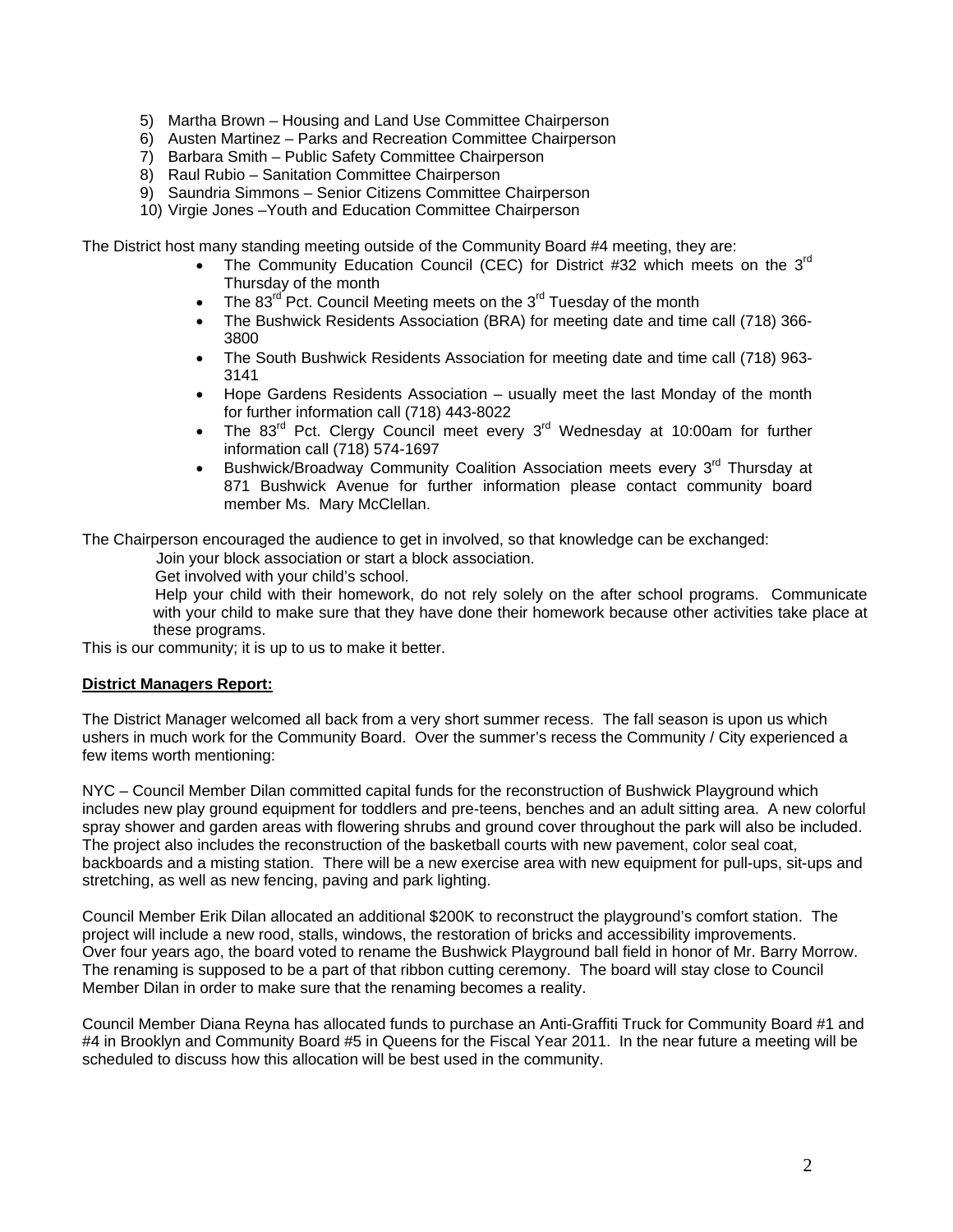The Department of Transportation (DOT) has finally responded to the boards request regarding repairing streets within the district. The following list of locations have been or soon will be milled and paved. (Mill is the process of shaving down the pavement in preparation for paving)

- 1. George Street Between Evergreen & Knickerbocker Avenues
- 2. Forrest Street Bet. Central to Flushing Avenues
- 3. Noll Street between Evergreen to Flushing Avenues
- 4. Putnam Avenue from Broadway to Wyckoff Avenue
- 5. Linden Street from Broadway to St. Nicholas Avenue
- 6. Broadway from Flushing Avenue to Hart Street
- 7. Cornelia Street from Broadway to Wyckoff Avenue
- 8. Moffat Street from Broadway to Irving Avenue
- 9. Jefferson Avenue from Broadway to Wyckoff Avenue
- 10. Covert Street from Broadway to Irving Avenue

Many other locations have been submitted for paving, however due to the underground conditions, for example trench restoration and DEP problems has prevented the DOT from addressing the roadbed.

The NYC Department of Health and Mental Hygiene – (DOHMH) announced that voluntary HIV testing is now part of routine medical care in the state of New York. As of September 1, 2010, due to a change in New York's State Public Health Law, New York residents receiving health services at most medical facilities should now expect to be offered a voluntary HIV test. With limited exceptions, the new State law requires health care professionals to offer all patients between the ages of 13 to 64 a voluntary HIV test. The law applies to anyone receiving treatment for a non life threatening condition in a hospital, a hospital emergency department or a primary care setting, such as a doctor's office or outpatient clinic.

The new law also simplifies the process for consenting to a voluntary HIV test. Under the state's old law, patients had to provide specific written consent before receiving a test. The newly amended law lets patients give oral consent if the test will produce results within an hour. The patient's consent must be documented in the patient's medical record, and the provider must share seven specified points of information about HIV. Patients must still provide written consent for HIV tests that can now be included in a patient's general consent for routine medical care, as long as the consent form lets patients opt out of HIV testing.

In the future someone from the State or the NYC Department of Health will come and give more information about this new regulation.

The New York City Department of Health and Mental Hygiene (DOHMH) reported that an unusually high number of mosquito pools are testing positive for West Nile Virus throughout the five boroughs, the agency advising all New Yorkers especially those 50 and older to take precautions to avoid bites. This year, the Health Department has recorded more human cases at this point in the season than it has in any other year since 2000. More cases are expected through October. New Yorkers can take simple steps to minimize contact with mosquitoes and prevent infection with West Nile Virus:

- Use an approved insect repellent containing DEET, picaridin, oil of lemon eucalyptus (not for children under three), or products that contain the active ingredient IR3535
- Make sure windows have screens, and repair or replace screens that have tears or holes
- Eliminate any standing water from your property, and dispose of containers that can collect water. Standing water is a violation of the New York City Health Code.
- Report standing water by calling 311 or visiting [www.nyc.gov/health/wnv.](http://www.nyc.gov/health/wnv)

The Department of Health and Mental Hygiene (DOHMH) is offering Free Training for Food Service Operators. What the New Restaurant Inspection Grades Mean to You. The Health Department now requires restaurants to prominently post letter grades after they are inspected. To learn more about restaurant grading, register for one of the Department's free workshops.

- 1) September 22, 2010, 2pm-4pm: Queens Library, Auditorium Basement, 40-20 Broadway, Long Island City (English/Spanish Language)
- 2) September 29, 2pm-4pm: TeleLatina Studios, 3835 Ninth Avenue, Manhattan (English/Spanish Language)
- 3) October 13, 2pm-4pm: NYC health Department, 2<sup>nd</sup> Floor Auditorium, 125 Worth Street, Manhattan (English Language)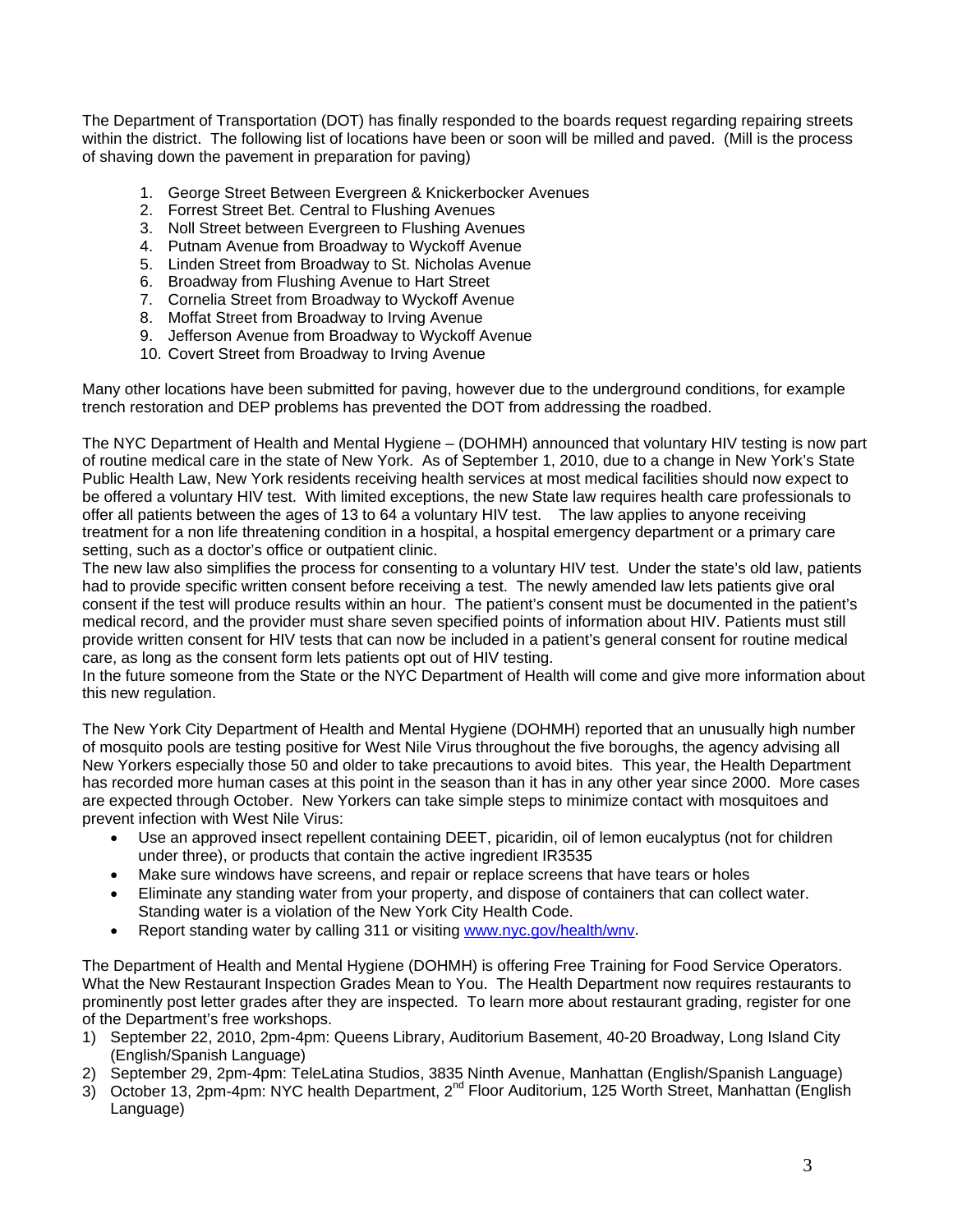- 4) October 14, 2pm-4pm: Borough President's Office, Courtroom, 209 Joralemon Street, Brooklyn (English Language)
- 5) October 27, 9am-11am: NYC Health Department, 2<sup>nd</sup> Floor Auditorium, 125 Worth Street, Manhattan (English Language)

To register, go to [www.nyc.gov/health/restaurants or call 311](http://www.nyc.gov/health/restaurants%20or%20call%20311)

New York City Department of Design and Construction (DDC): Developing preliminary and final design for school safety improvements at JHS 291, IS383 and PS299. This project will include the construction of sidewalk extensions, modification of sidewalk corner quadrants for installation of pedestrian ramps, and intersection improvements. The District Manager will invite the project manager of each of these projects to the October District Service cabinet Meeting where other city agency representatives will be present to discuss the ramification of these projects within the community.

Brooklyn Public Library (BPL) has tailored hours of service to match demand at each of their locations. Branches with high circulation, program attendance and public computer usage will be open for longer hours. These neighborhoods libraries are open in an effort to serve the needs of all, particularly children and families:

Dekalb Library Branch – 790 Bushwick Avenue Monday, Tuesday, Thursday & Friday Hours: 1:00pm – 6:00pm Wednesday Hours: 1:00pm – 8:00pm Saturday Hours: 10:00am – 5:00pm

Washington Irving Branch – 360 Irving Avenue Monday, Tuesday, & Thursday Hours: 1:00pm – 6:00pm Wednesday Hours: 1:00pm – 8:00pm Friday Hours: 10:00am – 6:00pm NO SATURDAY HOURS

Borough Consultations – Annually Community Boards have an opportunity to meet with high ranking agency representatives to discuss priorities. The consultation will take place: *Monday, September 27, 2010* – Brooklyn High School of the Arts: New York Police Department – 4:30PM, Department of Parks & Recreation – 5:00PM & Department of Transportation – 5:30Pm Group Consultation: *Friday, October 8, 2010* – 210 Joralemon Street, room 701 (B) Department of Buildings - 9:30AM, HRA – 10:30AM, ACS -11:30AM, DHS -12:30PM Group Consultation: *Friday, October 15, 2010* – 210 Joralemon Street, room 701 (B) SAN -9:30AM, FDNY -11:00AM

The Community Board #4 office worked very closely with the 83<sup>rd</sup> Pct. Community Affairs Unit in coordinating 103 street activity permits along with 2 street closing for Play Streets. Each year the process changes sometime prior to the season and other times during the season. It is the hope of Community Board #4 that we continue to be a part of the process in the future in order to ensure that many of the local concerns are met. Each year the process becomes more centralized than decentralized. The board will keep everyone abreast of all developments as they become available.

The street closing process is not a rubber stamp process. It involves coordination with various agencies such as the Fire Department and Sanitation Department to name a few. The process also involves coordinating the traffic flow and most importantly coordinating with the neighbors at the various locations. The Community Board knows their community and knows what is going on in their community. Community Board #4 also works closely with the  $83<sup>rd</sup>$  Pct. in order to make sure that no street is close due to some criminal activity or for any other reason that they deem to be dangerous. The board hopes that the Mayor's Office does not take this most crucial process away from the Community Boards.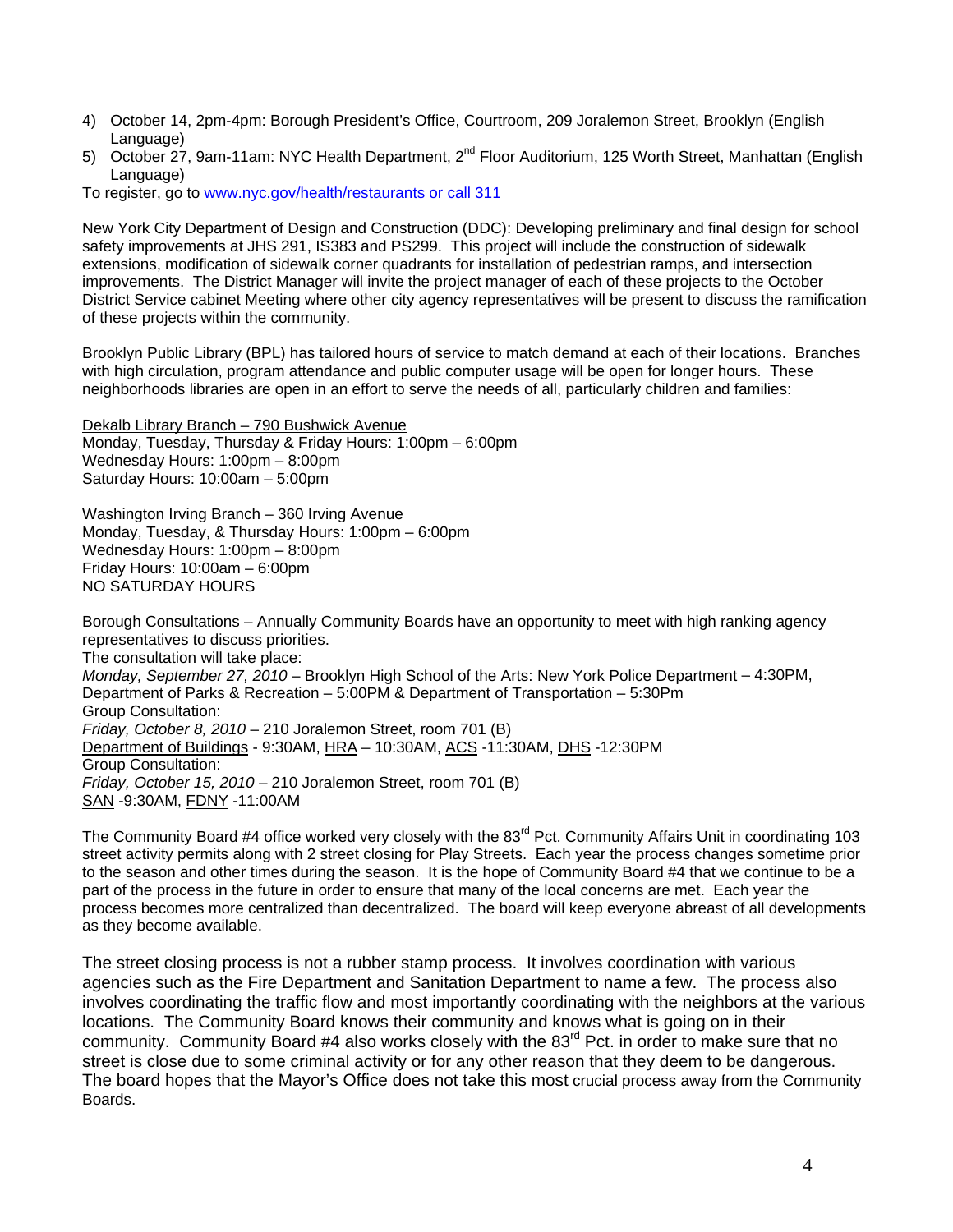The District Manager attended a workshop over the past summer involving a public plaza that the Ridgewood Bushwick Senior Citizen Council is looking to develop. The Plaza site will be located at the Myrtle/Knickerbocker Avenues Intersection. The Public Plaza will improve the economic environment for the businesses there and increase the safety on the avenue. Once the site is developed there will be a permanent piece of art located there.

Borough commissioner Jules Siegel from the NYC Department of Parks and Recreation is retiring in the very near future after 37 years of service. Under his reign Community Board #4 had the privilege of recommending which baseball organizations will utilize the district's parks. The board is not sure if this will be a continued process under the new commissioner.

# **Old Business:**

Cookie Lopez, resident of Willoughby Avenue between Evergreen & Central Avenues: Thanked Community Board #4 and the Elected Officials for all their help in solving the issues with 979 Willoughby Avenue. The Willoughby Avenue address had originally been built as a condominium but due to no buyers the owner turned the building into a Sober House in which a large number of beds and residents moved in at 1:00 in the morning. Ms. Lopez and other residences from Willoughby Avenue came before the Community Board #4 at their April 2010 meeting asking for help. As a result of the efforts of the Community Board and their Elected Officials Ms. Lopez was please to inform the Board that the building is now being rented and 4 of the apartments have residents living in them.

Ms. Dent thanked the board members for their letters to the Elected Officials and for making this a team effort that lead to success.

Gladys Puglla-Jimenez: Request a sign to be posted at Bushwick Playground located at Putnam Avenue stating the park's time of closing.

#### **New Business:**

There will be hearing on Thursday, September 21, 2010 at the Brooklyn Museum regarding the NYC Transit Department fare increases. All are encouraged to attend.

The Chairperson thanked Sergeant Duffy from the 83<sup>rd</sup> Pct. and the Police Officer that accompanied him for attending the meeting.

Mr. Austen Martinez: Suggested that Community Board #4 and the community pay a special tribute next year (September 2011) to the Firemen in the District in remembrance for those who gave their lives on September 11, 2001 and to say thank you to those who continue to service the Bushwick area.

Ms. Dent stated that Mr. Martinez recommended an excellent idea and suggested that he head the committee so that it will become a reality.

# **Announcements:**

Barbara Smith, 83<sup>rd</sup> Precinct Council President: The next meeting will be held on Tuesday, September 21, 2010.

Evelyn Ortiz – New York City Department of Health & Mental Hygiene: "She's got text4baby", Text BABY to 511411 and get free messages on your cell phone to help you through your pregnancy and your baby's first year. This is a free service of the National Healthy Mothers, Healthy Babies Coalition. For more information call 311 or visit [www.nyc.gov/health/pregnancy](http://www.nyc.gov/health/pregnancy)

Ms. Beryl Williams – Community Outreach Representative for Brooklyn Hospital Center located at 1280 Dekalb Avenue, 718-455-9000.

Dr. Eva Berrios-Colon – "Immunization Health Fair" at La Providencia Family Medicine Center: Keep Yourself and Brooklyn Healthy. Free Flu Shots on Saturday, October 9, 2010, 11am-2pm, 1280 Dekalb Avenue, Brooklyn, New York 11221. Immunizations are available for adults 18 and older. Persons with no health insurance are welcome.